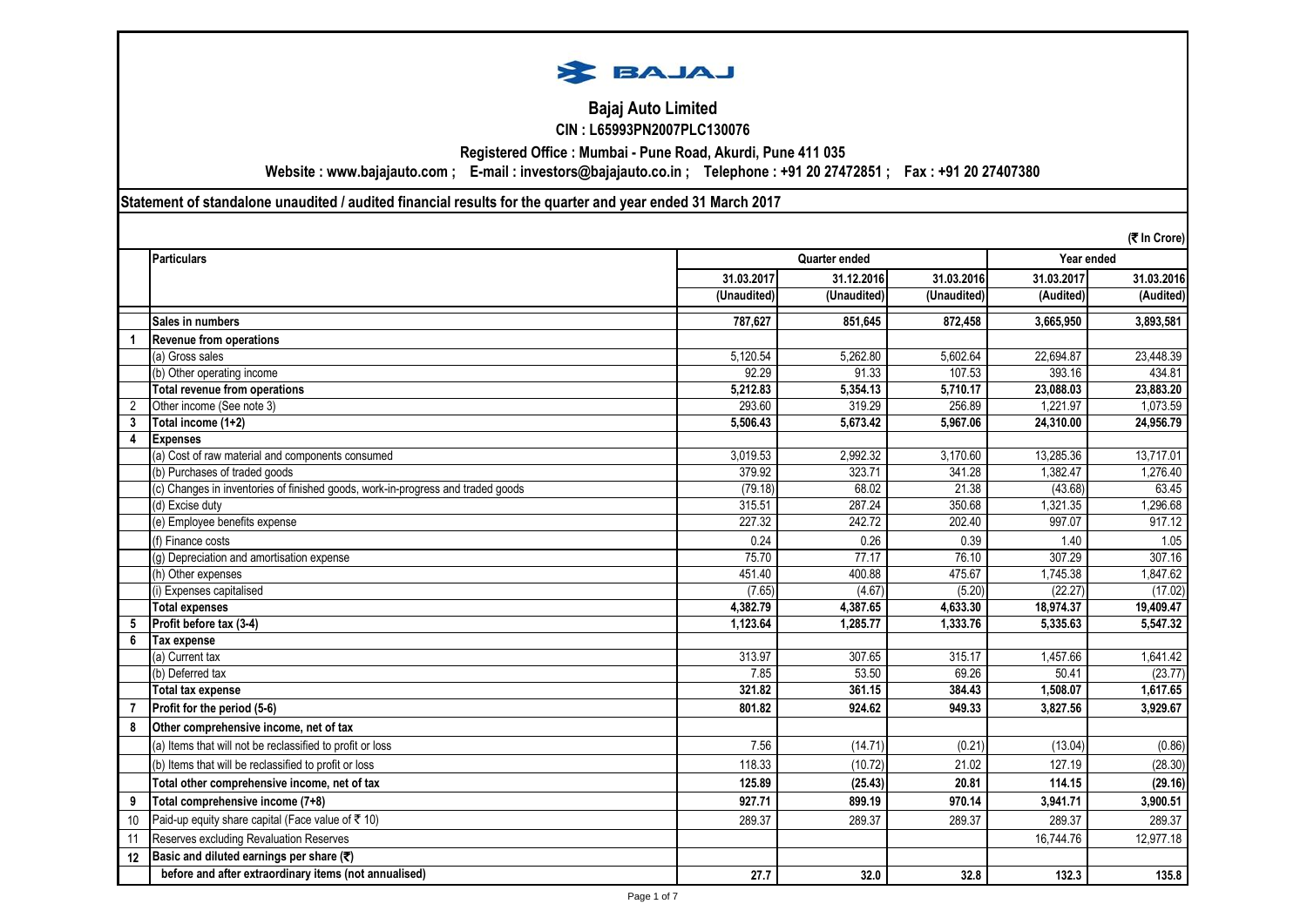| Notes:         |                                                                                                                                                                                            |            |              |  |
|----------------|--------------------------------------------------------------------------------------------------------------------------------------------------------------------------------------------|------------|--------------|--|
| 1.             | Disclosure of standalone assets and liabilities as per Regulation 33 of the SEBI (Listing Obligations and Disclosure Requirements) Regulations,<br>2015 for the year ended 31 March 2017 - |            |              |  |
|                |                                                                                                                                                                                            |            | (₹ In Crore) |  |
|                | <b>Particulars</b>                                                                                                                                                                         | As at      | As at        |  |
|                |                                                                                                                                                                                            | 31.03.2017 | 31.03.2016   |  |
|                |                                                                                                                                                                                            | (Audited)  | (Audited)    |  |
| А              | Assets                                                                                                                                                                                     |            |              |  |
| 1              | Non-current assets                                                                                                                                                                         |            |              |  |
|                | (a) Property, plant and equipment                                                                                                                                                          | 1,898.61   | 1,936.38     |  |
|                | (b) Capital work-in-progress                                                                                                                                                               | 10.64      | 26.89        |  |
|                | (c) Investment property                                                                                                                                                                    | 58.53      | 60.43        |  |
|                | (d) Intangible assets                                                                                                                                                                      | 44.65      | 89.29        |  |
|                | (e) Intangible assets under development                                                                                                                                                    | 31.53      | 25.35        |  |
|                | (f) Investment in subsidiaries                                                                                                                                                             | 1.222.72   | 1.222.72     |  |
|                | (g) Financial assets                                                                                                                                                                       |            |              |  |
|                | Investments                                                                                                                                                                                | 7,458.67   | 7,717.93     |  |
|                | Loans                                                                                                                                                                                      | 29.74      | 29.47        |  |
|                | Other financial assets                                                                                                                                                                     | 0.02       |              |  |
|                | (h) Income tax assets (net)                                                                                                                                                                | 399.94     | 373.65       |  |
|                | (i) Other non-current assets                                                                                                                                                               | 268.47     | 279.14       |  |
|                | Sub-total - Non-current assets                                                                                                                                                             | 11,423.52  | 11,761.25    |  |
|                |                                                                                                                                                                                            |            |              |  |
| $\overline{2}$ | <b>Current assets</b>                                                                                                                                                                      |            |              |  |
|                | (a) Inventories                                                                                                                                                                            | 728.38     | 719.07       |  |
|                | (b) Financial assets                                                                                                                                                                       |            |              |  |
|                | Investments                                                                                                                                                                                | 6,050.08   | 1,319.94     |  |
|                | Trade receivables                                                                                                                                                                          | 953.29     | 717.93       |  |
|                | Cash and cash equivalents                                                                                                                                                                  | 279.82     | 817.55       |  |
|                | Other bank balances                                                                                                                                                                        | 13.86      | 41.97        |  |
|                | Loans                                                                                                                                                                                      | 6.47       | 7.05         |  |
|                | Other financial assets                                                                                                                                                                     | 263.18     | 52.89        |  |
|                | (c) Other current assets                                                                                                                                                                   | 1,096.29   | 1,048.85     |  |
|                | Sub-total - Current assets                                                                                                                                                                 | 9,391.37   | 4,725.25     |  |
|                | Total - Assets                                                                                                                                                                             | 20,814.89  | 16,486.50    |  |
| в              | <b>Equity and liabilities</b>                                                                                                                                                              |            |              |  |
| 1              | <b>Equity</b>                                                                                                                                                                              |            |              |  |
|                | (a) Equity share capital                                                                                                                                                                   | 289.37     | 289.37       |  |
|                | (b) Other equity                                                                                                                                                                           | 16,744.76  | 12,977.18    |  |
|                | Sub-total - Equity                                                                                                                                                                         | 17,034.13  | 13,266.55    |  |
|                |                                                                                                                                                                                            |            |              |  |
| $\overline{2}$ | <b>Non-current liabilities</b>                                                                                                                                                             |            |              |  |
|                | (a) Financial liabilities                                                                                                                                                                  |            |              |  |
|                | Sales tax deferral                                                                                                                                                                         | 119.90     | 117.86       |  |
|                | (b) Provisions                                                                                                                                                                             | 78.13      | 47.57        |  |
|                | (c) Deferred tax liabilities (net)                                                                                                                                                         | 313.62     | 202.80       |  |
|                | (d) Government grant                                                                                                                                                                       | 49.26      | 40.95        |  |
|                | (e) Other non-current liabilities                                                                                                                                                          | 7.27       | 29.78        |  |
|                | Sub-total - Non-current liabilities                                                                                                                                                        | 568.18     | 438.96       |  |
| 3              | <b>Current liabilities</b>                                                                                                                                                                 |            |              |  |
|                | (a) Financial liabilities                                                                                                                                                                  |            |              |  |
|                | Trade payables                                                                                                                                                                             | 2,235.73   | 2.027.04     |  |
|                | Other financial liabilities                                                                                                                                                                | 279.92     | 305.40       |  |
|                | (b) Other current liabilities                                                                                                                                                              | 557.61     | 299.11       |  |
|                | (c) Provisions                                                                                                                                                                             | 120.93     | 112.95       |  |
|                | (d) Government grant                                                                                                                                                                       | 2.65       | 2.12         |  |
|                | (e) Current tax liabilities (net)                                                                                                                                                          | 15.74      | 34.37        |  |
|                | Sub-total - Current liabilities                                                                                                                                                            | 3,212.58   | 2.780.99     |  |
|                | <b>Total - Equity and liabilities</b>                                                                                                                                                      | 20,814.89  | 16,486.50    |  |
|                |                                                                                                                                                                                            |            |              |  |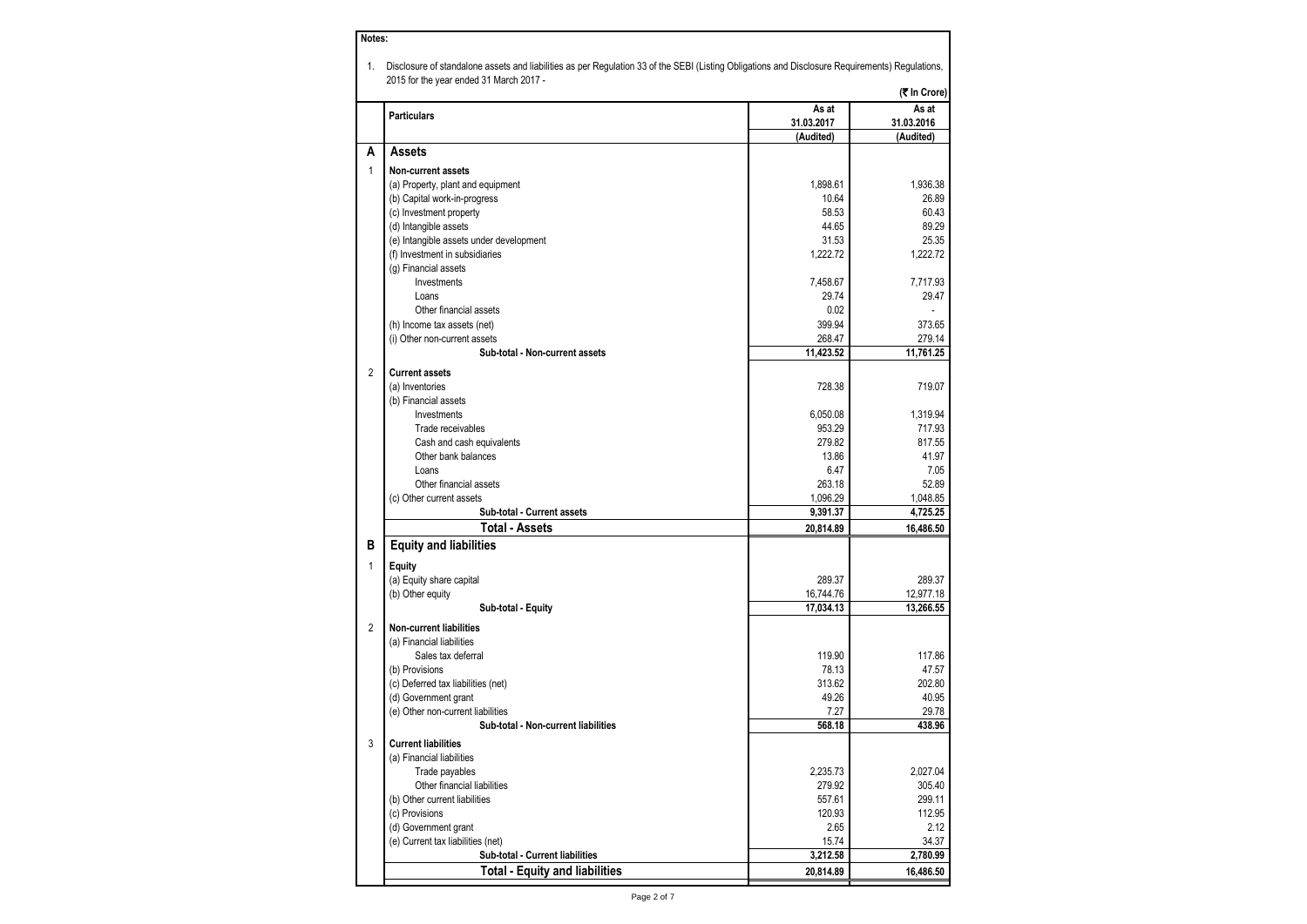#### **Notes (contd) :**

| This statement has been prepared in accordance with the Companies (Indian Accounting Standards) Rules, 2015 (Ind-AS) prescribed under section 133 of the Companies           |
|------------------------------------------------------------------------------------------------------------------------------------------------------------------------------|
| Act, 2013 and other recognised accounting practices and policies, to the extent applicable. Beginning FY 2016-17, the Company has for the first time adopted Ind-AS together |
| with Ind-AS compliant comparatives for FY 2015-16. Accordingly, figures for previous year / period are re-casted / regrouped as per new requirements wherever necessary.     |

| 3 |  |  |  | Other income includes following - |
|---|--|--|--|-----------------------------------|
|---|--|--|--|-----------------------------------|

|                    |                             |             |             |            | (そ In Crore) |
|--------------------|-----------------------------|-------------|-------------|------------|--------------|
| <b>Particulars</b> | Year ended<br>Quarter ended |             |             |            |              |
|                    | 31.03.2017                  | 31.12.2016  | 31.03.2016  | 31.03.2017 | 31.03.2016   |
|                    | (Unaudited)                 | (Unaudited) | (Unaudited) | (Audited)  | (Audited)    |
| Investment income  | 217.68                      | 241.61      | 212.65      | 963.19     | 898.91       |
| Others             | 75.92                       | 77.68       | 44.24       | 258.78     | 174.68       |

4 As required by paragraph 32 of Ind-AS 101, net profit reconciliation is as under :

|      |                                                                                                                                                                                    |                                    | (そ In Crore)           |
|------|------------------------------------------------------------------------------------------------------------------------------------------------------------------------------------|------------------------------------|------------------------|
|      | <b>Particulars</b>                                                                                                                                                                 | Quarter ended                      | Year ended             |
|      |                                                                                                                                                                                    | 31.03.2016                         | 31.03.2016             |
|      |                                                                                                                                                                                    | (Unaudited)                        | (Audited)              |
|      | Net profit after tax as reported under Indian GAAP                                                                                                                                 | 803.06                             | 3,652.41               |
|      | Ind-AS adjustments increasing/(decreasing) net profit as reported under Indian GAAP on :                                                                                           |                                    |                        |
|      | Fair valuation of fixed maturity plans - matured (net of tax)                                                                                                                      |                                    | (158.78)               |
|      | Fair valuation of fixed maturity plans - held                                                                                                                                      | 162.43                             | 499.34                 |
|      | Time value of forward contacts - routed through OCI (net of tax)                                                                                                                   | (20.21)                            | (68.97)                |
|      | Other adjustments (net of tax)*                                                                                                                                                    | 4.05                               | 5.67                   |
|      | Net profit after tax as per Ind-AS                                                                                                                                                 | 949.33                             | 3,929.67               |
|      | Other comprehensive income, net of tax                                                                                                                                             | 20.81                              | (29.16)                |
|      | Total comprehensive income                                                                                                                                                         | 970.14                             | 3,900.51               |
|      | * Includes fair valuation of mutual funds other than FMPs etc.                                                                                                                     |                                    |                        |
|      | 5 As required by paragraph 32 of lnd-AS 101, equity reconciliation is as under:                                                                                                    |                                    |                        |
|      |                                                                                                                                                                                    |                                    | (₹ In Crore)           |
|      | <b>Particulars</b>                                                                                                                                                                 |                                    | Year ended             |
|      |                                                                                                                                                                                    |                                    | 31.03.2016             |
|      |                                                                                                                                                                                    |                                    | (Audited)              |
|      | Equity as reported under Indian GAAP                                                                                                                                               |                                    | 12,291.66              |
|      | Ind-AS adjustments increasing/(decreasing) equity as reported under Indian GAAP on:                                                                                                |                                    |                        |
|      | Fair valuation of fixed maturity plans - held                                                                                                                                      |                                    | 806.95                 |
|      | Time value / intrinsic value of forward contacts - routed through OCI (net of tax)                                                                                                 |                                    | (12.64)                |
|      | Proposed dividend                                                                                                                                                                  |                                    | 174.13                 |
|      | Other adjustments (net of tax)*                                                                                                                                                    |                                    | 6.45                   |
|      | Equity as per Ind-AS                                                                                                                                                               |                                    | 13,266.55              |
|      | * Includes fair valuation of mutual funds other than FMPs etc.                                                                                                                     |                                    |                        |
|      |                                                                                                                                                                                    |                                    |                        |
|      | 6 The Company has opted to publish Extracts of the Unaudited/Audited Consolidated Financial Results, pursuant to option made available as per Regulation 33 of the SEBI            |                                    |                        |
|      | (Listing Obligations and Disclosure Requirements) Regulations, 2015. These standalone financial results are available on the Company's website viz. www.bajajauto.com and          |                                    |                        |
|      | on the websites of BSE (www.bseindia.com) and NSE (www.nseindia.com).                                                                                                              |                                    |                        |
|      | 7 The Board of Directors recommend a dividend of ₹55 per equity share (550%) subject to approval of shareholders.                                                                  |                                    |                        |
|      | 8 ₹1 crore is equal to ₹10 million.                                                                                                                                                |                                    |                        |
| 9    | The figures of the last quarter are the balancing figures between the audited figures in respect of the full financial year and the published year to date figures up to the third |                                    |                        |
|      | quarter of the current financial year.                                                                                                                                             |                                    |                        |
|      | 10 The above results have been reviewed by the Audit Committee and approved by the Board of Directors in the meeting held on 18 May 2017.                                          |                                    |                        |
|      |                                                                                                                                                                                    |                                    |                        |
|      |                                                                                                                                                                                    | By order of the Board of Directors |                        |
|      |                                                                                                                                                                                    |                                    | For Bajaj Auto Limited |
|      |                                                                                                                                                                                    |                                    |                        |
|      |                                                                                                                                                                                    |                                    |                        |
| Pune |                                                                                                                                                                                    |                                    | Rahul Bajaj            |
|      | Date: 18 May 2017                                                                                                                                                                  |                                    | Chairman               |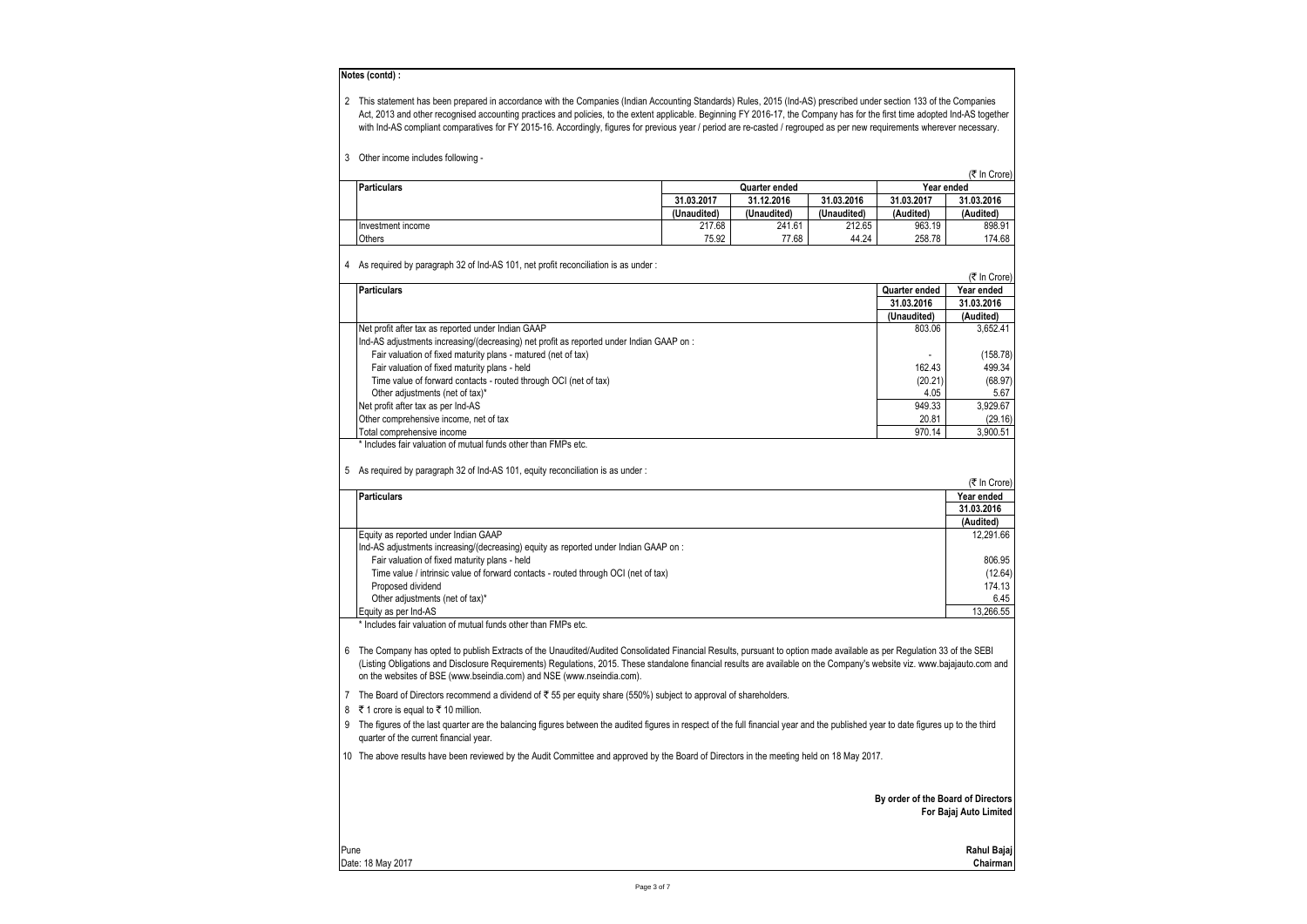

### **Bajaj Auto Limited CIN : L65993PN2007PLC130076**

**Registered Office : Mumbai - Pune Road, Akurdi, Pune 411 035**

**Website : www.bajajauto.com ; E-mail : investors@bajajauto.co.in ; Telephone : +91 20 27472851 ; Fax : +91 20 27407380**

## **Statement of consolidated unaudited / audited financial results for the quarter and year ended 31 March 2017**

|                | (そ In Crore)                                                                    |                |                 |                 |                   |                             |  |
|----------------|---------------------------------------------------------------------------------|----------------|-----------------|-----------------|-------------------|-----------------------------|--|
|                | <b>Particulars</b>                                                              |                | Quarter ended   |                 |                   | Year ended                  |  |
|                |                                                                                 | 31.03.2017     | 31.12.2016      | 31.03.2016      | 31.03.2017        | 31.03.2016                  |  |
|                |                                                                                 | (Unaudited)    | (Unaudited)     | (Unaudited)     | (Audited)         | (Audited)                   |  |
| 1              | <b>Revenue from operations</b>                                                  |                |                 |                 |                   |                             |  |
|                | (a) Gross sales                                                                 | 5,120.54       | 5,262.80        | 5,602.64        | 22,694.87         | 23,448.39                   |  |
|                | (b) Other operating income                                                      | 92.29          | 91.33           | 107.53          | 393.16            | 434.81                      |  |
|                | Total revenue from operations                                                   | 5,212.83       | 5.354.13        | 5.710.17        | 23.088.03         | 23,883.20                   |  |
| $\overline{2}$ | Other income (See note 4)                                                       | 293.74         | 318.69          | 256.96          | 1,222.23          | 984.58                      |  |
| 3              | Total income (1+2)                                                              | 5,506.57       | 5,672.82        | 5,967.13        | 24,310.26         | 24,867.78                   |  |
| 4              | <b>Expenses</b>                                                                 |                |                 |                 |                   |                             |  |
|                | (a) Cost of raw material and components consumed                                | 3.019.53       | 2.992.32        | 3,170.60        | 13.285.36         | 13,717.01                   |  |
|                | (b) Purchases of traded goods                                                   | 379.92         | 323.71          | 341.28          | 1,382.47          | 1,276.40                    |  |
|                | (c) Changes in inventories of finished goods, work-in-progress and traded goods | (79.18)        | 68.02           | 21.38           | (43.68)           | 63.45                       |  |
|                | (d) Excise duty                                                                 | 315.51         | 287.24          | 350.68          | 1,321.35          | 1,296.68                    |  |
|                | (e) Employee benefits expense                                                   | 227.42         | 242.34          | 202.40          | 997.39            | 917.12                      |  |
|                | (f) Finance costs                                                               | 0.24           | 0.26            | 0.39            | 1.40              | 1.05                        |  |
|                | (g) Depreciation and amortisation expense                                       | 75.70          | 77.17           | 76.10           | 307.29            | 307.16                      |  |
|                | (h) Other expenses                                                              | 452.34         | 401.16          | 475.88          | 1,748.02          | 1,848.48                    |  |
|                | (i) Expenses capitalised                                                        | (7.65)         | (4.67)          | (5.20)          | (22.27)           | (17.02)                     |  |
|                | <b>Total expenses</b>                                                           | 4,383.83       | 4,387.55        | 4,633.51        | 18,977.33         | 19,410.33                   |  |
| 5              | Share of profits of associate (after tax)                                       | 61.32          | 52.70           | 46.98           | 254.62            | 221.44                      |  |
| 6              | Profit before tax (3-4+5)                                                       | 1,184.06       | 1,337.97        | 1,380.60        | 5,587.55          | 5,678.89                    |  |
| $\overline{7}$ | Tax expense                                                                     |                |                 |                 |                   |                             |  |
|                | (a) Current tax                                                                 | 313.97         | 307.65          | 315.17          | 1,457.66          | 1,641.42                    |  |
|                | (b) Deferred tax<br><b>Total tax expense</b>                                    | 7.85<br>321.82 | 53.50<br>361.15 | 69.26<br>384.43 | 50.41<br>1,508.07 | (23.77)<br>1,617.65         |  |
|                |                                                                                 |                |                 |                 |                   |                             |  |
| 8              | Profit after tax (6-7)                                                          | 862.24         | 976.82          | 996.17          | 4,079.48          | 4,061.24                    |  |
| 9              | Profit attributable to non-controlling interest                                 | (0.01)         |                 | $\overline{a}$  | (0.01)            |                             |  |
| 10             | Profit for the period (8-9)                                                     | 862.25         | 976.82          | 996.17          | 4.079.49          | 4.061.24                    |  |
| 11             | Other comprehensive income, net of tax                                          |                |                 |                 |                   |                             |  |
|                | (a) Items that will not be reclassified to profit or loss                       | 5.67           | (14.71)         | (0.97)          | (14.93)           | (1.62)                      |  |
|                | (b) Items that will be reclassified to profit or loss                           | 42.44          | (95.63)         | 113.84          | (54.17)           | 191.48                      |  |
|                | Total other comprehensive income, net of tax                                    | 48.11          | (110.34)        | 112.87          | (69.10)           | 189.86                      |  |
| 12             | Total comprehensive income (10+11)                                              | 910.36         | 866.48          | 1,109.04        | 4,010.39          | 4,251.10                    |  |
|                |                                                                                 |                |                 |                 |                   |                             |  |
| 13             | Profit attributable to:                                                         |                |                 |                 |                   |                             |  |
|                | Owners of the company                                                           | 862.25         | 976.82          | 996.17          | 4.079.49          | 4.061.24                    |  |
|                | Non-controlling interests                                                       | (0.01)         |                 |                 | (0.01)            |                             |  |
| 14             | Total comprehensive income attributable to:                                     |                |                 |                 |                   |                             |  |
|                | Owners of the company                                                           | 910.36         | 866.48          | 1,109.04        | 4.010.39          | 4,251.10                    |  |
|                | Non-controlling interests                                                       | (0.01)         | L,              |                 | (0.01)            | $\mathcal{L}_{\mathcal{A}}$ |  |
|                |                                                                                 |                |                 |                 |                   |                             |  |
| 15             | Paid-up equity share capital (Face value of $\bar{z}$ 10)                       | 289.37         | 289.37          | 289.37          | 289.37            | 289.37                      |  |
| 16             | Reserves excluding Revaluation Reserves                                         |                |                 |                 | 17,567.20         | 13,730.94                   |  |
| 17             | Basic and diluted earnings per share (₹)                                        |                |                 |                 |                   |                             |  |
|                | before and after extraordinary items (not annualised)                           |                |                 |                 |                   |                             |  |
|                |                                                                                 | 29.8           | 33.8            | 34.4            | 141.0             | 140.3                       |  |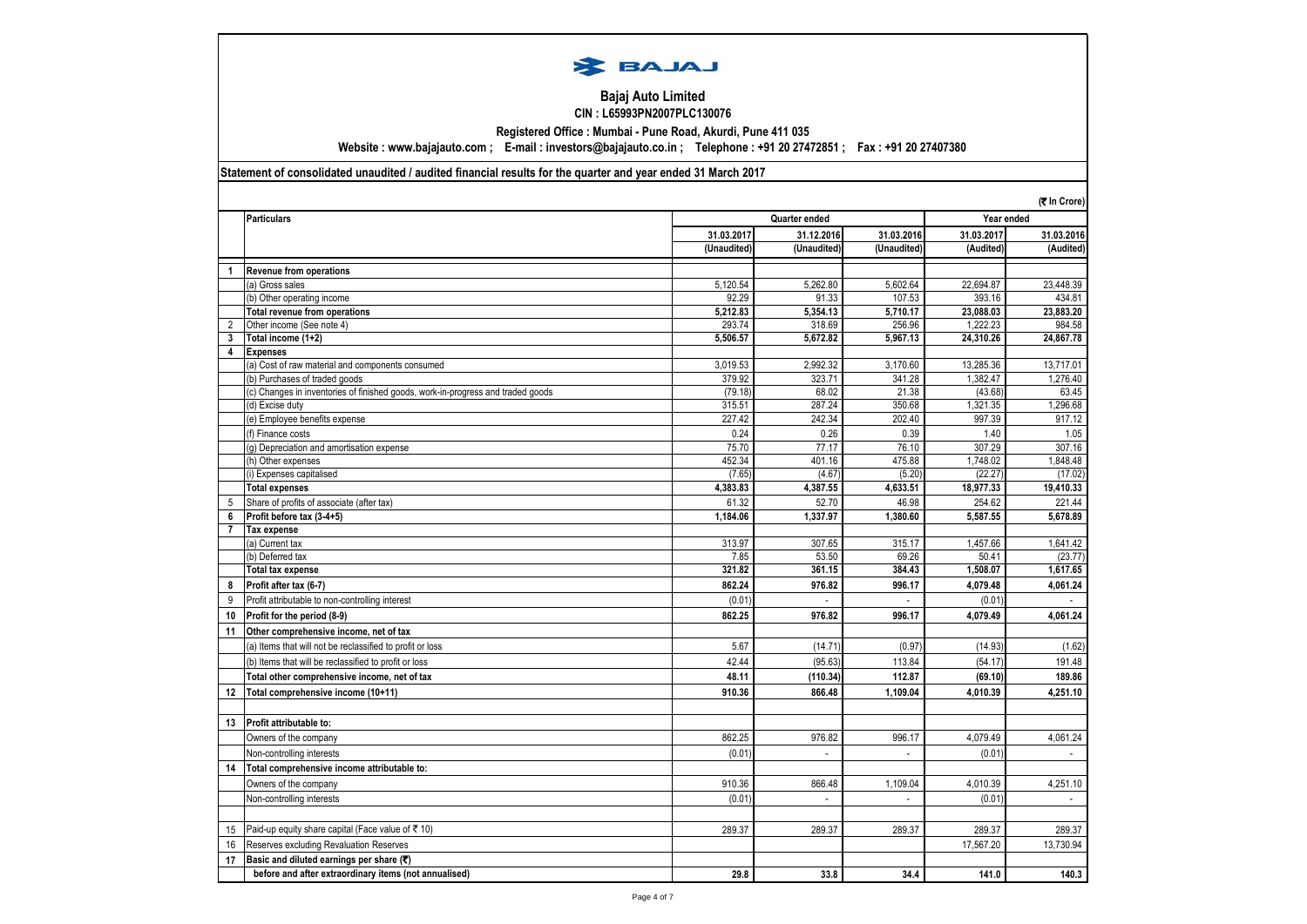| Segment-wise revenue, results and capital employed (consolidated) |                                             |             |                      |             |            |              |
|-------------------------------------------------------------------|---------------------------------------------|-------------|----------------------|-------------|------------|--------------|
|                                                                   |                                             |             |                      |             |            | (そ In Crore) |
|                                                                   | <b>Particulars</b>                          |             | <b>Quarter ended</b> |             | Year ended |              |
|                                                                   |                                             | 31.03.2017  | 31.12.2016           | 31.03.2016  | 31.03.2017 | 31.03.2016   |
|                                                                   |                                             | (Unaudited) | (Unaudited)          | (Unaudited) | (Audited)  | (Audited)    |
|                                                                   | Segment revenue                             |             |                      |             |            |              |
|                                                                   | Automotive                                  | 5,288.89    | 5,431.21             | 5,754.48    | 23,347.07  | 24,058.05    |
|                                                                   | Investments                                 | 217.68      | 241.61               | 212.65      | 963.19     | 809.73       |
|                                                                   | <b>Total</b>                                | 5,506.57    | 5,672.82             | 5,967.13    | 24,310.26  | 24,867.78    |
| $\overline{\mathbf{2}}$                                           | Segment profit before tax and finance costs |             |                      |             |            |              |
|                                                                   | Automotive                                  | 967.03      | 1,097.03             | 1,168.61    | 4,627.42   | 4,871.32     |
|                                                                   | Investments                                 | 217.27      | 241.20               | 212.38      | 961.53     | 808.62       |
|                                                                   | <b>Total</b>                                | 1,184.30    | 1,338.23             | 1,380.99    | 5,588.95   | 5,679.94     |
|                                                                   | Less: Finance costs                         | 0.24        | 0.26                 | 0.39        | 1.40       | 1.05         |
|                                                                   | Total profit before tax                     | 1,184.06    | 1,337.97             | 1,380.60    | 5,587.55   | 5,678.89     |
| $\mathbf{3}$                                                      | <b>Capital employed</b>                     |             |                      |             |            |              |
|                                                                   | <b>Segment assets</b>                       |             |                      |             |            |              |
|                                                                   | Automotive                                  | 7,631.99    | 7,705.87             | 7,446.72    | 7,631.99   | 7,446.72     |
|                                                                   | Investments                                 | 13,605.69   | 11,945.43            | 9,420.00    | 13,605.69  | 9,420.00     |
|                                                                   | Unallocable                                 | 399.94      | 414.57               | 373.65      | 399.94     | 373.65       |
|                                                                   | Sub-total                                   | 21,637.62   | 20,065.87            | 17,240.37   | 21,637.62  | 17,240.37    |
|                                                                   | <b>Segment liabilities</b>                  |             |                      |             |            |              |
|                                                                   | Automotive                                  | 3,279.85    | 2,696.13             | 2,821.92    | 3,279.85   | 2,821.92     |
|                                                                   | Investments                                 |             |                      |             |            |              |
|                                                                   | Unallocable                                 | 15.74       | 15.74                | 34.37       | 15.74      | 34.37        |
|                                                                   | Sub-total                                   | 3,295.59    | 2,711.87             | 2,856.29    | 3,295.59   | 2,856.29     |
|                                                                   | <b>Capital employed</b>                     |             |                      |             |            |              |
|                                                                   | Automotive                                  | 4,352.14    | 5,009.74             | 4,624.80    | 4,352.14   | 4,624.80     |
|                                                                   | Investments                                 | 13,605.69   | 11,945.43            | 9,420.00    | 13,605.69  | 9,420.00     |
|                                                                   | Unallocable                                 | 384.20      | 398.83               | 339.28      | 384.20     | 339.28       |
|                                                                   | <b>Total</b>                                | 18,342.03   | 17,354.00            | 14,384.08   | 18,342.03  | 14,384.08    |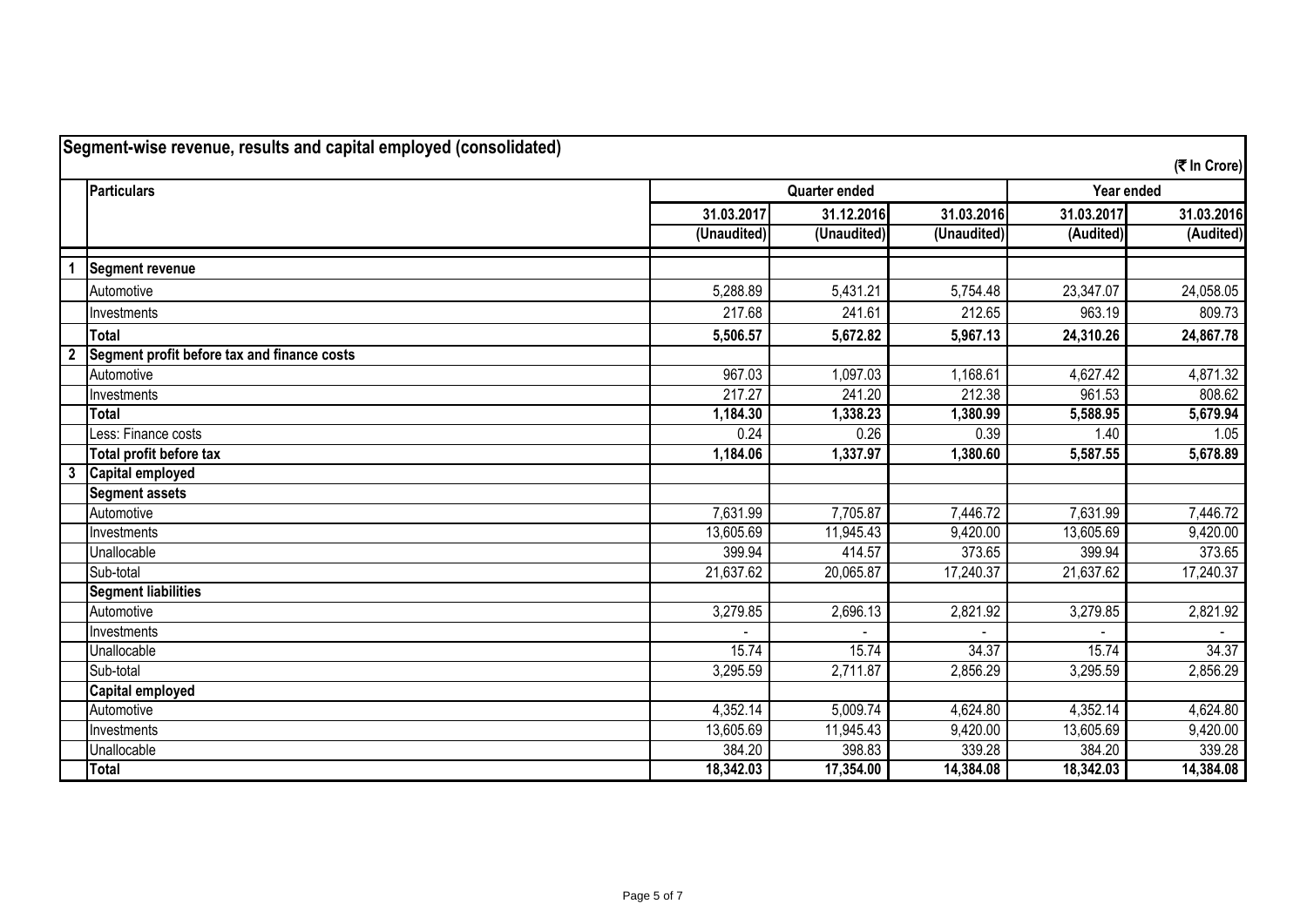| 1. | The consolidated financial results include results of the following companies:                                                                                                                                                                                                                                                  |                                                             |                   |                       |
|----|---------------------------------------------------------------------------------------------------------------------------------------------------------------------------------------------------------------------------------------------------------------------------------------------------------------------------------|-------------------------------------------------------------|-------------------|-----------------------|
|    | Name of the company                                                                                                                                                                                                                                                                                                             | % shareholding and<br>voting power of Bajaj<br>Auto Limited | Segment           | Consolidated as       |
|    | a. PT. Bajaj Auto Indonesia                                                                                                                                                                                                                                                                                                     | 99.25%                                                      | Automotive        | Subsidiary            |
|    | b. Bajaj Auto International Holdings BV *                                                                                                                                                                                                                                                                                       | 100%                                                        | Automotive        | Subsidiary            |
| 2. | * The consolidated financial results of Bajaj Auto International Holdings BV include 47.99% interest in KTM AG as an associate.<br>Disclosure of consolidated assets and liabilities as per Regulation 33 of the SEBI (Listing Obligations and Disclosure Requirements)<br>Regulations, 2015 for the year ended 31 March 2017 - |                                                             |                   |                       |
|    |                                                                                                                                                                                                                                                                                                                                 |                                                             | As at             | (₹ In Crore)<br>As at |
|    | <b>Particulars</b>                                                                                                                                                                                                                                                                                                              |                                                             | 31.03.2017        | 31.03.2016            |
| A  | Assets                                                                                                                                                                                                                                                                                                                          |                                                             | (Audited)         | (Audited)             |
|    | <b>Non-current assets</b>                                                                                                                                                                                                                                                                                                       |                                                             |                   |                       |
|    | (a) Property, plant and equipment                                                                                                                                                                                                                                                                                               |                                                             | 1.898.61          | 1.936.38              |
|    | (b) Capital work-in-progress                                                                                                                                                                                                                                                                                                    |                                                             | 10.64             | 26.89                 |
|    | (c) Investment property                                                                                                                                                                                                                                                                                                         |                                                             | 58.53             | 60.43                 |
|    | (d) Intangible assets                                                                                                                                                                                                                                                                                                           |                                                             | 44.65             | 89.29                 |
|    | (e) Intangible assets under development                                                                                                                                                                                                                                                                                         |                                                             | 31.53             | 25.35                 |
|    | (f) Investment in associate of subsidiary                                                                                                                                                                                                                                                                                       |                                                             | 1,968.29          | 1,968.93              |
|    | (g) Financial assets                                                                                                                                                                                                                                                                                                            |                                                             |                   |                       |
|    | Investments                                                                                                                                                                                                                                                                                                                     |                                                             | 7.458.67          | 7,717.93              |
|    | Loans                                                                                                                                                                                                                                                                                                                           |                                                             | 29.74             | 29.47                 |
|    | Other financial assets                                                                                                                                                                                                                                                                                                          |                                                             | 0.02              |                       |
|    | (h) Income tax assets (net)                                                                                                                                                                                                                                                                                                     |                                                             | 399.94            | 373.65                |
|    | (i) Other non-current assets                                                                                                                                                                                                                                                                                                    |                                                             | 268.47            | 279.14                |
|    | Sub-total - Non-current assets                                                                                                                                                                                                                                                                                                  |                                                             | 12,169.09         | 12.507.46             |
|    | <b>Current assets</b>                                                                                                                                                                                                                                                                                                           |                                                             |                   |                       |
|    | (a) Inventories                                                                                                                                                                                                                                                                                                                 |                                                             | 728.38            | 719.07                |
|    | (b) Financial assets                                                                                                                                                                                                                                                                                                            |                                                             |                   |                       |
|    | Investments                                                                                                                                                                                                                                                                                                                     |                                                             | 6,050.08          | 1,319.94              |
|    | Trade receivables                                                                                                                                                                                                                                                                                                               |                                                             | 953.29            | 717.93                |
|    | Cash and cash equivalents                                                                                                                                                                                                                                                                                                       |                                                             | 287.50            | 819.91                |
|    | Other bank balances<br>Loans                                                                                                                                                                                                                                                                                                    |                                                             | 13.86             | 47.12                 |
|    |                                                                                                                                                                                                                                                                                                                                 |                                                             | 75.76<br>263.30   | 7.05                  |
|    | Other financial assets                                                                                                                                                                                                                                                                                                          |                                                             | 1,096.36          | 52.89<br>1,049.00     |
|    | (c) Other current assets<br>Sub-total - Current assets                                                                                                                                                                                                                                                                          |                                                             | 9,468.53          | 4,732.91              |
|    | <b>Total - Assets</b>                                                                                                                                                                                                                                                                                                           |                                                             | 21,637.62         | 17.240.37             |
|    | <b>Equity and liabilities</b>                                                                                                                                                                                                                                                                                                   |                                                             |                   |                       |
|    | Equity                                                                                                                                                                                                                                                                                                                          |                                                             |                   |                       |
|    | (a) Equity share capital                                                                                                                                                                                                                                                                                                        |                                                             | 289.37            | 289.37                |
|    | (b) Other equity                                                                                                                                                                                                                                                                                                                |                                                             | 17,567.20         | 13,730.94             |
|    | Equity attributable to owners of the Company                                                                                                                                                                                                                                                                                    |                                                             | 17,856.57         | 14,020.31             |
|    | (c) Non-controlling interest<br>Subtotal - Total equity                                                                                                                                                                                                                                                                         |                                                             | 0.03<br>17,856.60 | 0.04<br>14,020.35     |
|    | <b>Non-current liabilities</b>                                                                                                                                                                                                                                                                                                  |                                                             |                   |                       |
|    | (a) Financial liabilities                                                                                                                                                                                                                                                                                                       |                                                             |                   |                       |
|    | Sales tax deferral                                                                                                                                                                                                                                                                                                              |                                                             | 119.90            | 117.86                |
|    | (b) Provisions                                                                                                                                                                                                                                                                                                                  |                                                             | 78.13             | 47.57                 |
|    | (c) Deferred tax liabilities (net)                                                                                                                                                                                                                                                                                              |                                                             | 313.62            | 202.80                |
|    | (d) Government grant                                                                                                                                                                                                                                                                                                            |                                                             | 49.26             | 40.95                 |
|    | (e) Other non-current liabilities                                                                                                                                                                                                                                                                                               |                                                             | 7.27              | 29.78                 |
|    | Sub-total - Non-current liabilities                                                                                                                                                                                                                                                                                             |                                                             | 568.18            | 438.96                |
|    | <b>Current liabilities</b>                                                                                                                                                                                                                                                                                                      |                                                             |                   |                       |
|    | (a) Financial liabilities                                                                                                                                                                                                                                                                                                       |                                                             |                   |                       |
|    | Trade payables                                                                                                                                                                                                                                                                                                                  |                                                             | 2,235.98          | 2,027.11              |
|    | Other financial liabilities                                                                                                                                                                                                                                                                                                     |                                                             | 279.92            | 305.40                |
|    | (b) Other current liabilities                                                                                                                                                                                                                                                                                                   |                                                             | 557.62            | 299.11                |
|    | (c) Provisions                                                                                                                                                                                                                                                                                                                  |                                                             | 120.93            | 112.95                |
|    | (d) Government grant                                                                                                                                                                                                                                                                                                            |                                                             | 2.65              | 2.12                  |
|    | (e) Current tax liabilities (net)                                                                                                                                                                                                                                                                                               |                                                             | 15.74             | 34.37                 |
|    | Sub-total - Current liabilities                                                                                                                                                                                                                                                                                                 |                                                             | 3,212.84          | 2,781.06              |
|    | <b>Total - Equity and liabilities</b>                                                                                                                                                                                                                                                                                           |                                                             | 21,637.62         | 17,240.37             |